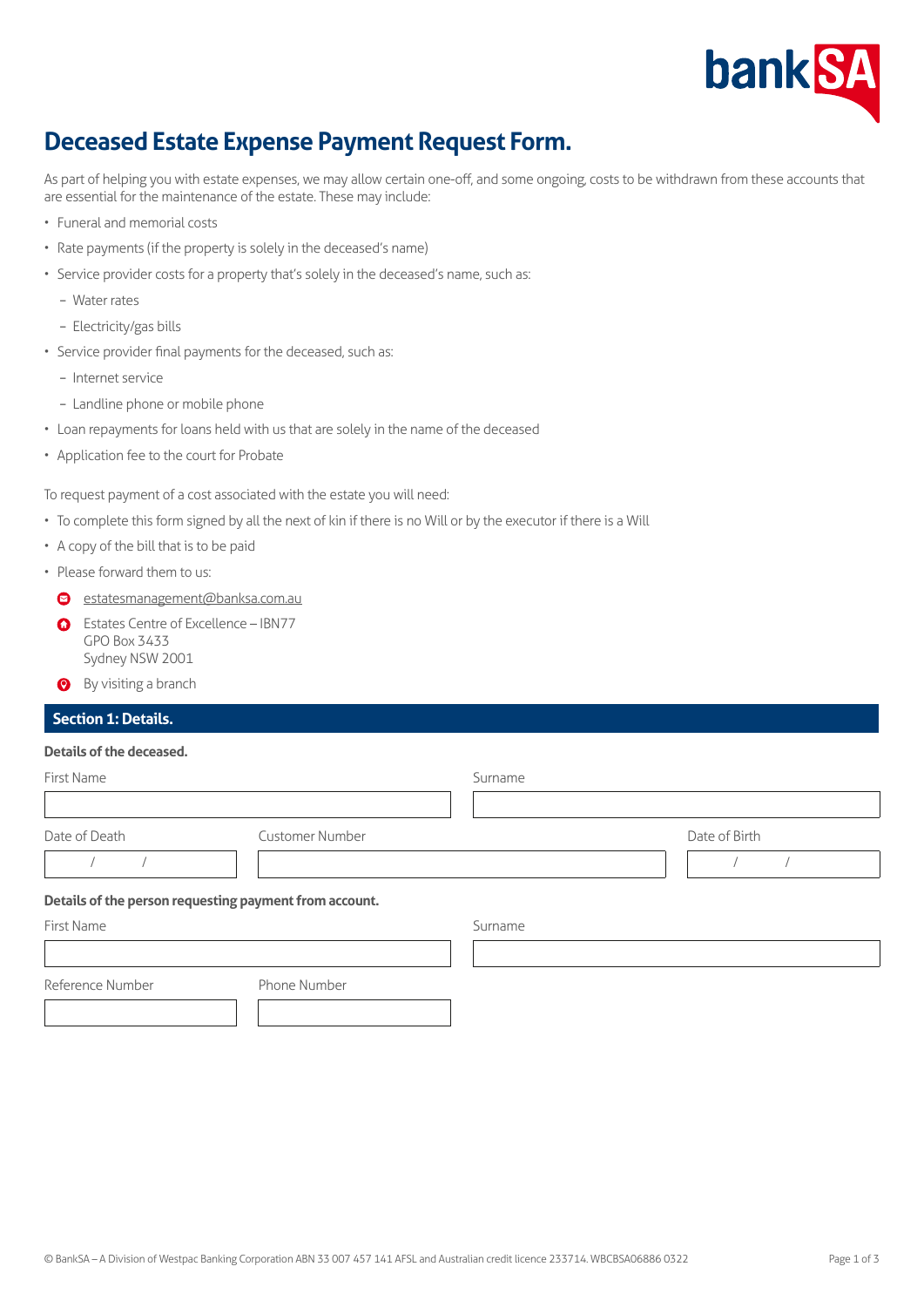# **Section 2: Requested Estate Expense to be paid.**

| # | Who are we paying? | Which account are we paying from? |         | Invoice amount | <b>Paid at Branch</b> |
|---|--------------------|-----------------------------------|---------|----------------|-----------------------|
|   |                    | BSB:                              | ACC No: |                |                       |
|   |                    | BSB:                              | ACC No: |                |                       |
|   |                    | BSB:                              | ACC No: |                |                       |
| 4 |                    | BSB:                              | ACC No: |                |                       |

**Note**: If you are seeking reimbursement for an invoice that has already been paid, a tax invoice/receipt from the supplier must evidence that the bill has been paid and by whom. A bank cheque will be drawn in their name.

If reimbursement, please supply mailing details of where the bank cheque is to be sent.

### **Bank cheque details (for reimbursements only).**

Mailing Address

I/We acknowledge that if BankSA needs to withdraw funds from an Incentive Saver account to pay the above account, there will be a loss of bonus interest for the month.

I/We understand that if a Term Deposit needs to be broken to pay this account any remaining money will be reinvested in a Term Deposit for the same period at the current interest rate.

I/We agree and request payment of this money.

I/We undertake to reimburse the bank for this money and any other costs if it is subsequently proved that I am not entitled to it.

Relationship to the Deceased

Signature Date

✗ / /